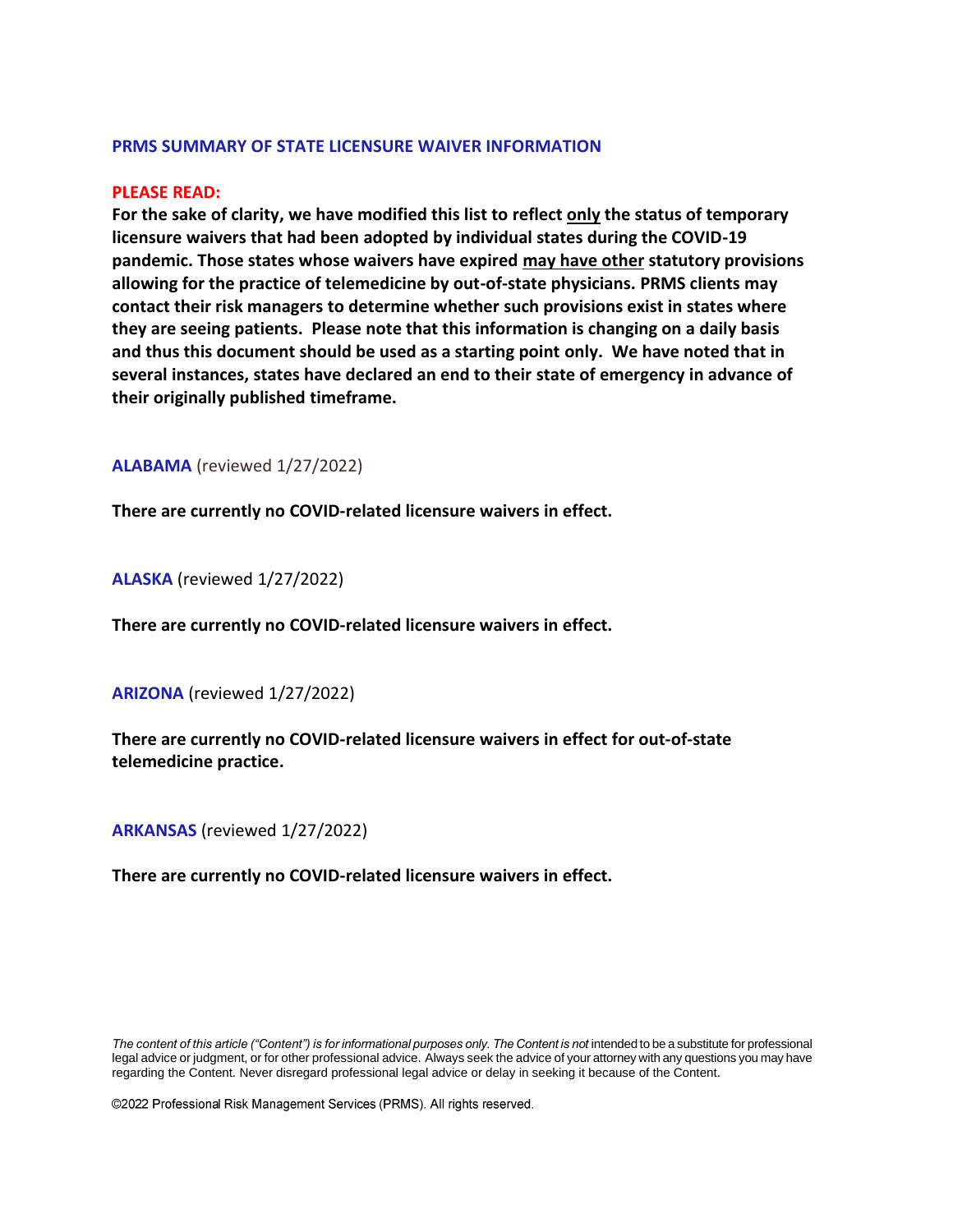**CALIFORNIA** (reviewed 5/13/2022)

Medical **providers with a preexisting patient**(s) who is moving to California may obtain a 30-day waiver to temporarily continue to provide care via telehealth by completing and submitting this [Authorization Form.](https://emsa.ca.gov/wp-content/uploads/sites/71/2020/09/PreexistingMHPAuthorizationForm.pdf) This waiver is not renewable. Providers must determine the date upon which they want the 30-day period to begin. **Note, this provision is tied to the public health emergency.** 

**Source:** [COVID-19 EMS Resource Portal | EMSA \(ca.gov\)](https://emsa.ca.gov/covid19/)

**COLORADO** (reviewed 1/27/2022)

**There are currently no COVID-related licensure waivers in effect.**

**CONNECTICUT** (last update 5/13/2022)

**There are currently no COVID-related licensure waivers in effect.**

**DELAWARE** (reviewed 1/27/2022)

The status of Delaware's waiver is unclear. If you wish to treat patients currently located in the state of Delaware, please contact the appropriate Delaware licensing board for guidance.

### **DISTRICT OF COLUMBIA** (reviewed 5/23/2022)

DC is quite confusing. Although the original waivers (allowing for the provision of services via telehealth by an out-of-state physician to an established patient who has returned to the District for the purposes of continuity of care) expired on September 23, 2021, the City Council subsequently enacted emergency legislation which extended this waiver.

The legislation that was passed amended various provisions of DC law and made it less than clear as to when these particular waivers are to expire. In reviewing the notes included in the legislation, **it is our interpretation, licensure waivers were to expire on March 24,** 

**2022.** After this time, it appeared that out-of-state treatment via telemedicine may be limited and registration may be required. However, On their website, the DC Board of

*The content of this article ("Content") is for informational purposes only. The Content is not intended to be a substitute for professional legal advice or judgment, or for other professional advice. Always seek the advice of your attorney with any questions you may have regarding the Content. Never disregard professional legal advice or delay in seeking it because of the Content.*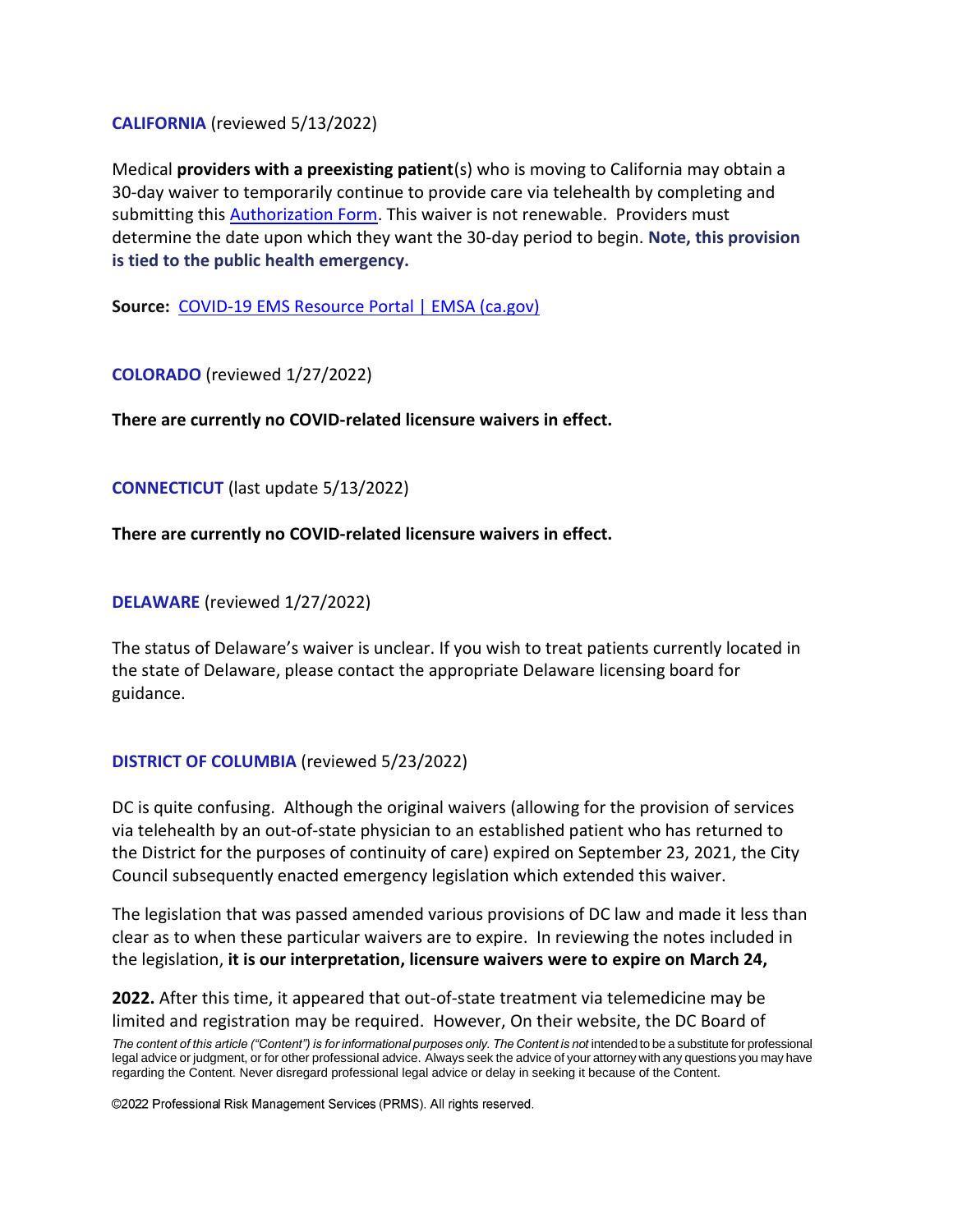### Medicine has the following statement regarding licensure waivers:

#### *Licensure Waivers*

In response to COVID-19, DC Health has waived all licensure requirements for practitioners who are licensed in good standing in another jurisdiction. You can read more about the waiver process **[HERE](https://dchealth.dc.gov/sites/default/files/dc/sites/doh/page_content/attachments/Order%20-%20Licensure%20Waivers.20.03.13.pdf)**.

This leads to the Department of Health's Order from March 2020 waiving licensure. This seems odd given the expiration of the original waivers and subsequent legislation so you may want to contact the board directly before treating patients via this waiver.

**Source**: [DC Act 24-189](https://code.dccouncil.us/us/dc/council/acts/24-189)  [DC Board of Medicine](https://dchealth.dc.gov/bomed)

**FLORIDA** (reviewed 1/27/2022)

**There are currently no COVID-related licensure waivers in effect.**

**GEORGIA** (reviewed 5/13/2022)

**Temporary licenses expired on April 15, 2022. There are currently no COVID-related licensure waivers in effect.**

**HAWAII** (reviewed 1/7/2022)

**There are currently no COVID-related licensure waivers in effect for out-of-state telemedicine practice.**

**IDAHO** (reviewed 4/20/2022)

**COVID-Related Physician Licensure Exemption** - Idaho Code 54-1804(1)(d) sets forth a licensure exemption for physicians during a time of disaster. The Governor's August 17, 2021 Proclamation declared a state of disaster emergency in Idaho. During this time of disaster, physicians who are licensed to practice in another state or country and in good standing can practice medicine via telehealth or in person in Idaho pursuant to Idaho Code 54-1804(1)(d).

*The content of this article ("Content") is for informational purposes only. The Content is not intended to be a substitute for professional legal advice or judgment, or for other professional advice. Always seek the advice of your attorney with any questions you may have regarding the Content. Never disregard professional legal advice or delay in seeking it because of the Content.*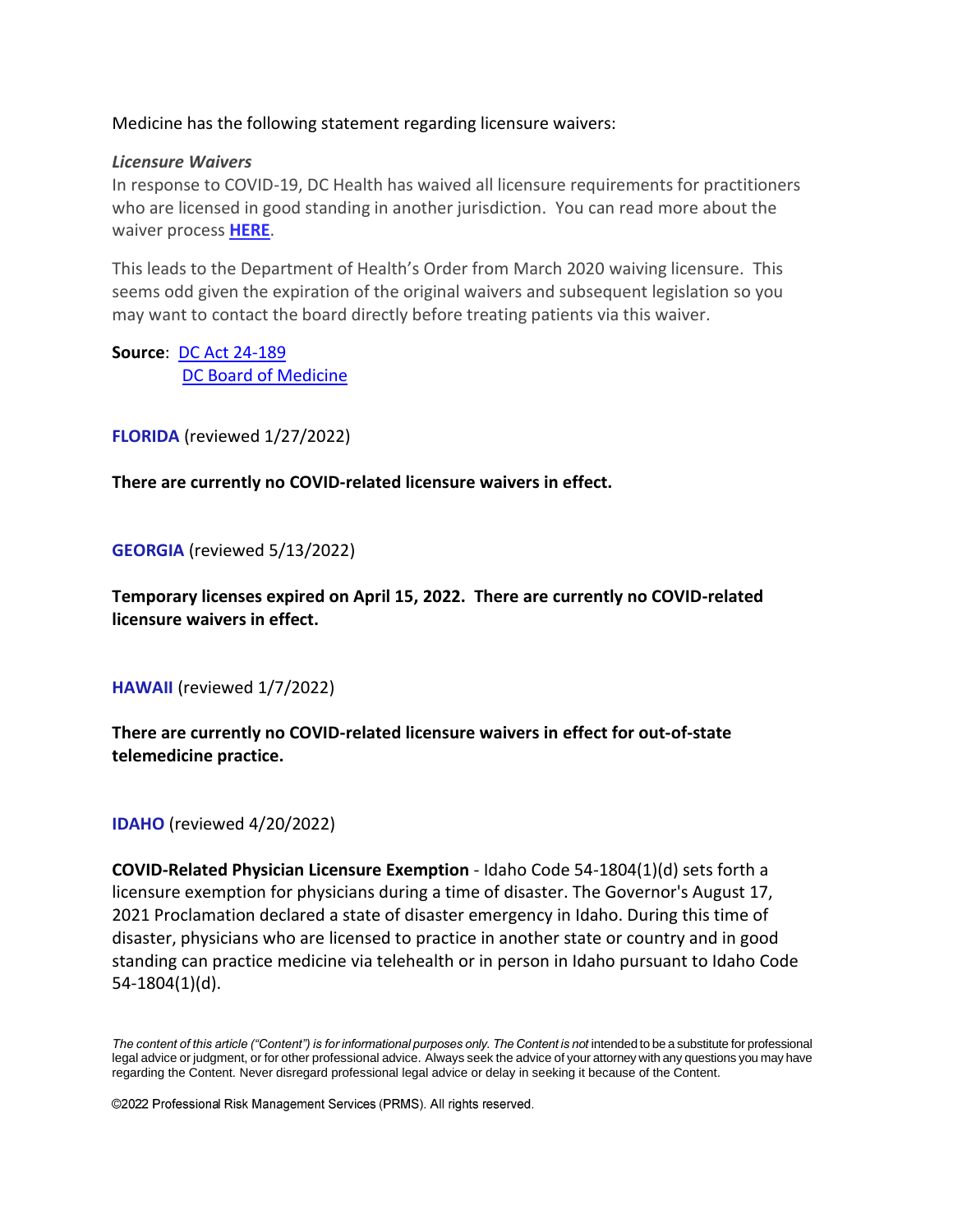The Governor announced the state of disaster emergency in Idaho will be lifted on April 15, 2022. To ensure continuity of patient care, physicians who are not licensed in Idaho have until July 1, 2022 to pursue licensure in Idaho or transition patient care to an Idaho-licensed physician.

**Source:** [COVID-Related Physician Licensure Exemption](https://elitepublic.bom.idaho.gov/IBOMPortal/AgencyAdditional.aspx?Agency=425&AgencyLinkID=125)

### **ILLINOIS** (last update 5/13/2022)

The requirements for permanent licensure of physicians, advanced practice registered nurses, physician assistants, clinical professional counselors, professional counselors, clinical psychologists, social workers, clinical social workers, and marriage and family therapists who are licensed in another state, are in good standing, and working in response to the public health emergency declared by the Governor, are suspended to allow out-of-state licensees to provide vital remote telehealth services in Illinois. Out-of-state licensees are limited to providing treatment pursuant to this Order during the duration of this Order and can only provide such treatment when they have a provider-patient relationship that predates the effective date of this Order.

This Order is effective on January 10, 2022 and shall continue in effect until May 31, 2022 or until the expiration of the Gubernatorial COVID-19 Disaster Proclamations (currently set to expire on May 29, 2022), whichever occurs first.

## **Source:** [Dept of Financial and Professional Regulation Secretary's Order 1/10/2022](https://www.idfpr.com/Forms/COVID19/Proclamation%20Out%20of%20State%20Telehealth%201%2010%2022.pdf) [Executive Order 2022-05](https://www.illinois.gov/government/executive-orders/executive-order.executive-order-number-05.2022.html) [Disaster Proclamation](https://coronavirus.illinois.gov/content/dam/soi/en/web/illinois/documents/government/coronavirus-disaster-proc-04-29-2022.pdf) 4-29-2022

### **INDIANA** (last update 3/29/2021)

On March 19, 2020, Governor Eric Holcomb issued Executive Order 20-05 in response to the COVID-19 pandemic. This Order, and its various extensions, permitted certain unlicensed healthcare workers to practice under an emergency registry.

To address Indiana's ongoing healthcare needs, Governor Holcomb recently incorporated the emergency healthcare registry into law with his signature of House Bill 1003. Under this new law, the healthcare registry is extended through the duration of the COVID-19 public health emergency declared by the U.S. Department of Health and Human Services. This declaration must be updated every 90 days, and was last updated on January 14, 2022.

*The content of this article ("Content") is for informational purposes only. The Content is not intended to be a substitute for professional legal advice or judgment, or for other professional advice. Always seek the advice of your attorney with any questions you may have regarding the Content. Never disregard professional legal advice or delay in seeking it because of the Content.*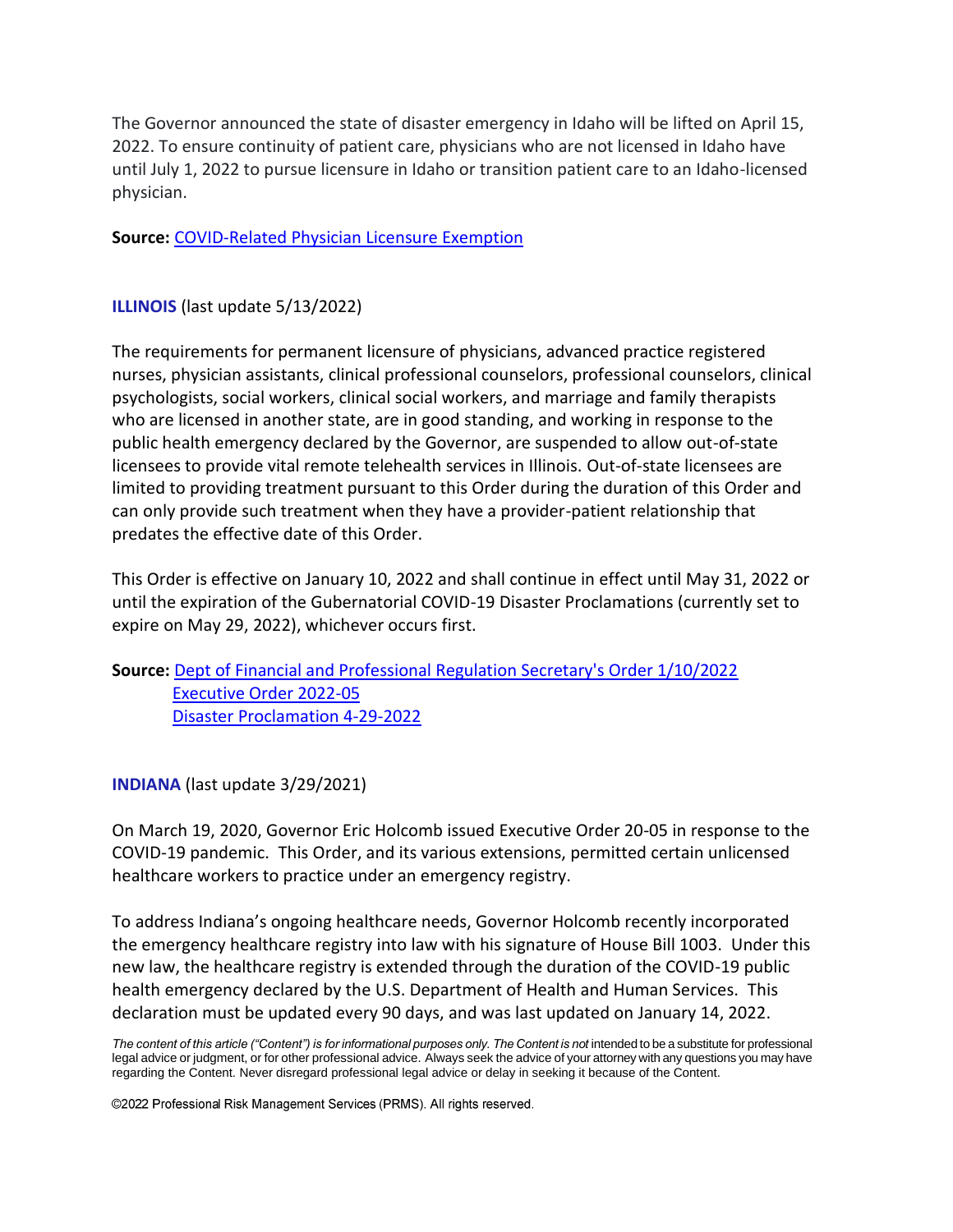What does this mean for your emergency registration?:

- Unless otherwise notified by PLA, no action is required at this time to preserve your emergency registration. The emergency registration issued to you under Governor Holcomb's various Executive Orders is identical to the license issued under House Bill 1003.
- PLA anticipates the emergency registry will remain valid until at least **June 13, 2022**.
- PLA anticipates that it will provide approximately 60 days' notice before the expiration of the emergency registry.

Once the emergency is over, licenses will expire and all existing application procedures must be followed such as taking the appropriate licensure exam and passing a criminal background check. This registry will be open to:

- Out-of-state healthcare practitioners;
- Retired healthcare professionals; and
- Recent graduates of accredited medical, registered nursing, pharmacy, physician assistant, and respiratory care programs.

**Source:** [COVID 19 Temporary Healthcare Provider Registry](https://www.in.gov/pla/4096.htm) 

## **IOWA** (last update 5/23/2022)

Iowa's waiver and grace period have now expired. As of May 17, 2022, providers must have an Iowa license to treat Iowa patients.

**Source:** [Iowa Board of Medicine](https://medicalboard.iowa.gov/)

**KANSAS** (last update 1/27/2022)

Waivers have been reinstituted via the Governor's order of January 6, 2022 which provides that until further notice, any and all provisions in Kansas law are temporarily suspended to the extent necessary to allow health care professionals licensed and in good standing in any state or territory in the U.S. to practice without criminal, civil, or administrative penalty related to lack of licensure.

It is somewhat confusing; however, as Kansas has a form to complete for an out-of-state waiver but also recommends that you obtain a free temporary license. Temporary licenses will expire in 90 days if not renewed and all temporary licenses will automatically cancel on January 20, 2023. **Both the waiver and the temporary license limit providers to engaging** 

*The content of this article ("Content") is for informational purposes only. The Content is not intended to be a substitute for professional legal advice or judgment, or for other professional advice. Always seek the advice of your attorney with any questions you may have regarding the Content. Never disregard professional legal advice or delay in seeking it because of the Content.*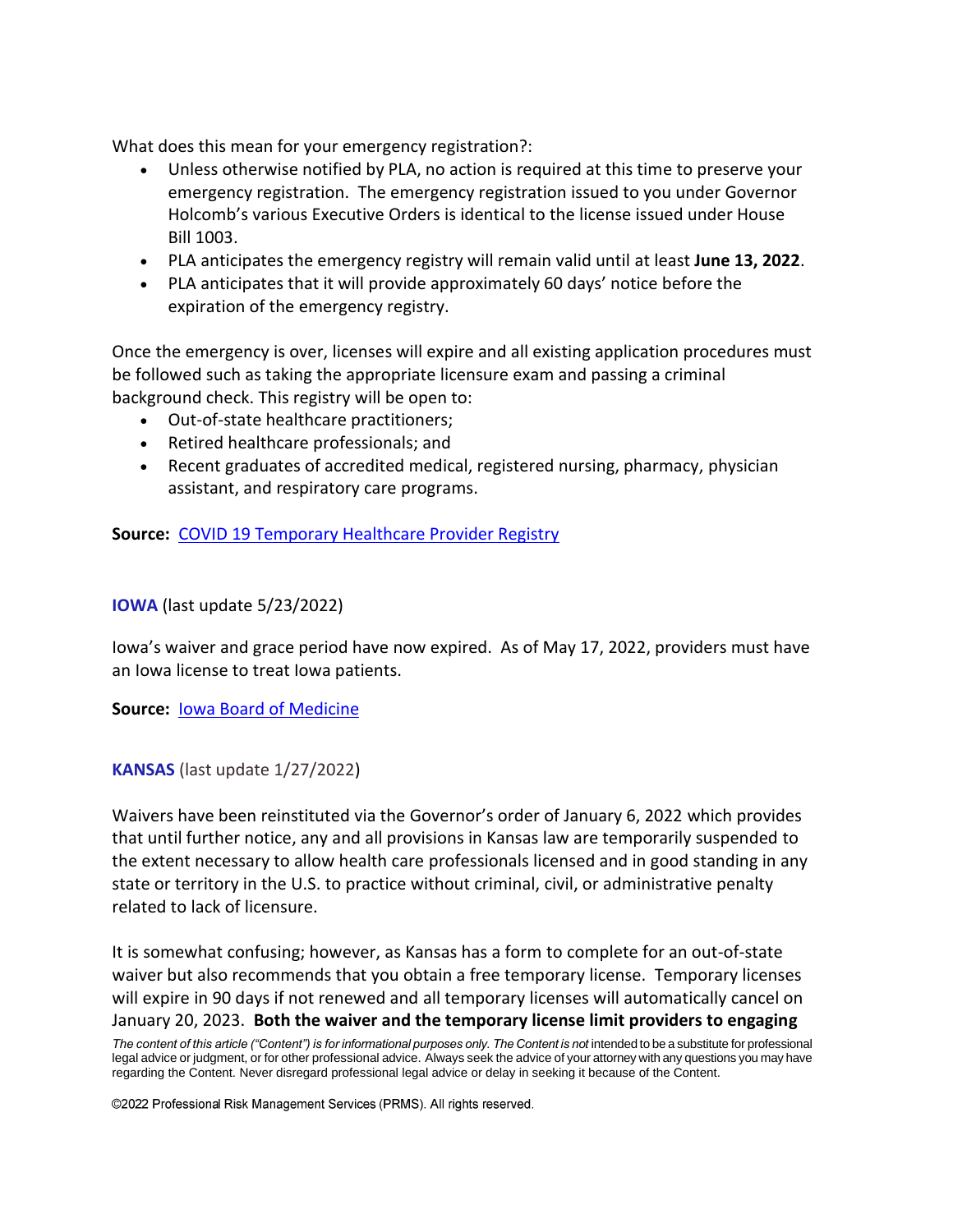**in the practice of their profession for healthcare services relating to COVID-19 response efforts and/or mitigating any effect of COVID-19**.

**Source:** [Executive Order 22-01](https://governor.kansas.gov/wp-content/uploads/2022/01/EO-22-01-Medical-Services-Executed.pdf) <http://www.ksbha.org/covid.shtml>

**KENTUCKY** (last update 5/13/2022)

**There are currently no COVID-related licensure waivers in effect.**

**LOUISIANA** (last update 3/31/2022)

Provisions for emergency temporary permit to provide **voluntary, gratuitous medical services** in state during public health emergency. Board may at its discretion issue permit to practitioner who provides services other than on a gratuitous basis. **The State of Emergency expired on March 16, 2022. Temporary permits will expire 90 days thereafter.**

**Source:** <https://www.lsbme.la.gov/> [Governor's Proclamation 18 JBE 2022](https://gov.louisiana.gov/assets/Proclamations/2022/18JBE2022StateofEmergency.pdf)

**MAINE** (reviewed 1/27/2022)

**There are currently no COVID-related licensure waivers in effect.**

**Source:** [Executive Order](https://www.maine.gov/md/sites/maine.gov.md/files/inline-files/Medical%20Licensing%20and%20Telehealth%20Executive%20Order.pdf)  [Governor's Proclamation 6/11/2021](https://www.maine.gov/governor/mills/news/governor-mills-announces-state-civil-emergency-end-june-30th-2021-06-11)

**MARYLAND** (reviewed 1/27/2022)

**There are currently no COVID-related licensure waivers in effect. Note, the reinstatement of Maryland's state of emergency does not allow out-of-state physicians to treat their patients via telemedicine.**

**Source:** <https://www.mbp.state.md.us/forms/FAQsExecOrder.pdf>

*The content of this article ("Content") is for informational purposes only. The Content is not intended to be a substitute for professional legal advice or judgment, or for other professional advice. Always seek the advice of your attorney with any questions you may have regarding the Content. Never disregard professional legal advice or delay in seeking it because of the Content.*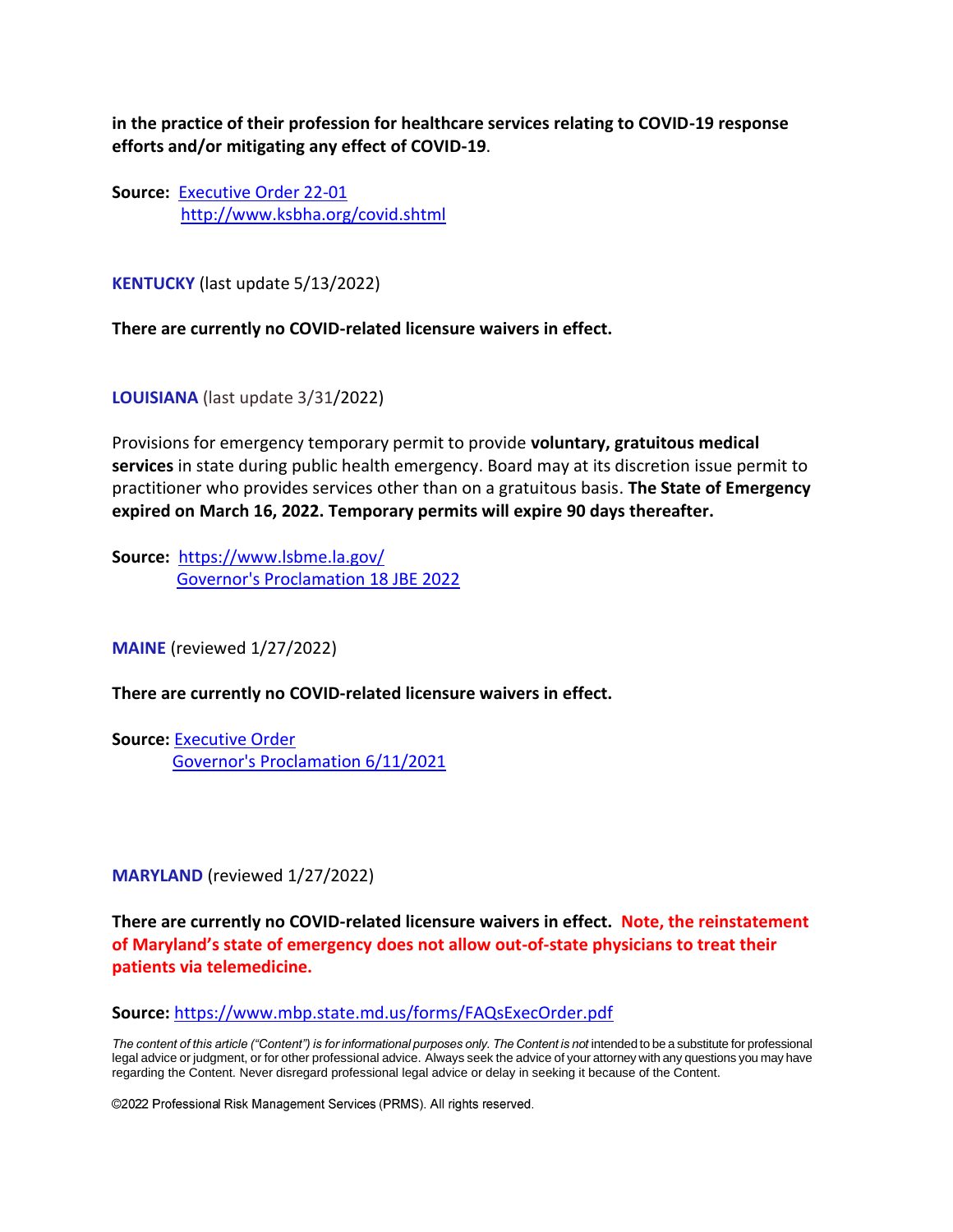[End of State of Emergency FAQ](https://www.mbp.state.md.us/forms/end_state_emergency.pdf)

## **MASSACHUSETTS** (last update 3/30/2022)

**General and Telemedicine:** Pursuant to COVID-19 Order No. 41, *Order Authorizing the Reopening of Child Care Programs and Rescinding Eight COVID Orders*, Emergency Temporary License Applications for Out of State Physicians were no longer accepted after July 10, 2020. **Temporary licenses that have already been granted will be valid until June 30, 2022 unless extended or rescinded by the Commissioner prior to that date, or the public health emergency is terminated by the Governor, whichever shall happen first.**

**Source:** [Information regarding physician licensure during state of emergency](https://www.mass.gov/service-details/important-information-regarding-physician-licensure-during-the-state-of-emergency)

**MICHIGAN** (reviewed 1/27/2022)

**There are currently no COVID-related licensure waivers in effect**

**MINNESOTA** (reviewed 1/27/2022)

**There are currently no COVID-related licensure waivers in effect.**

**Source:** [Emergency Executive Order](https://mn.gov/governor/assets/EO%2020-46%20Final%20Filed_tcm1055-429837.pdf) [Executive Order 21-24](https://mn.gov/governor/assets/EO%2021-24%20Final_tcm1055-485447.pdf)

**MISSISSIPPI** (reviewed 1/27/2022)

**There are currently no COVID-related licensure waivers in effect.**

**Source:** [Proclamation](https://www.msbml.ms.gov/sites/default/files/news/10%2026%202020%20MSBML%20Proclamaton.pdf)

**MISSOURI** (reviewed 1/27/2022)

#### **There are currently no COVID-related licensure waivers in effect.**

*The content of this article ("Content") is for informational purposes only. The Content is not intended to be a substitute for professional legal advice or judgment, or for other professional advice. Always seek the advice of your attorney with any questions you may have regarding the Content. Never disregard professional legal advice or delay in seeking it because of the Content.*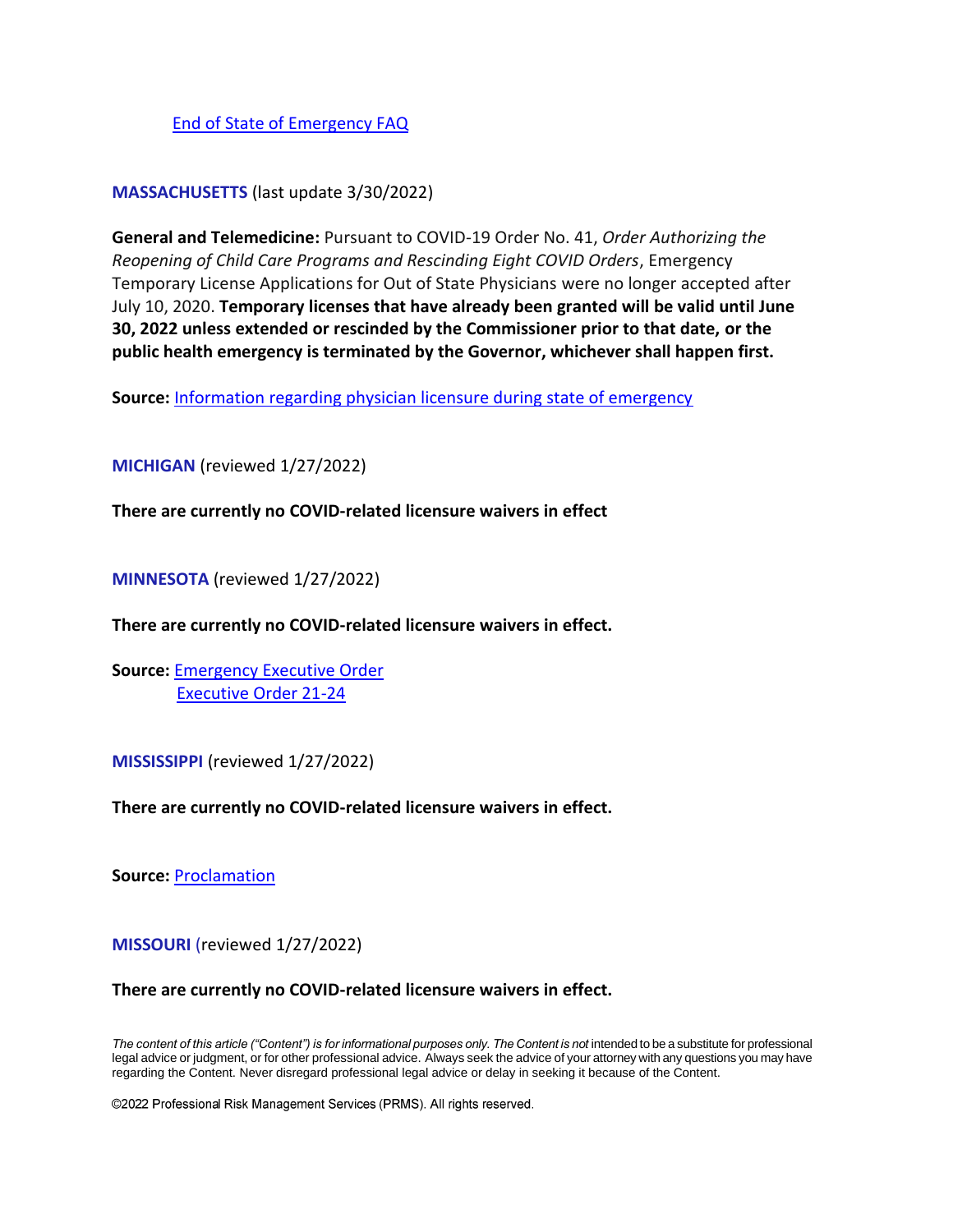**Source:** [Executive Order 21-09](https://www.sos.mo.gov/library/reference/orders/2021/eo9)

**MONTANA (**reviewed 1/27/2022)

**There are currently no COVID-related licensure waivers in effect.**

**Source:** <https://governor.mt.gov/EO-10-2021-Rescinding-Emergency-Order.pdf>

**NEBRASKA** (reviewed 1/27/2022)

**There are currently no COVID-related licensure waivers in effect.**

**Source:** [Executive Order 20-10 FAQs](http://dhhs.ne.gov/Documents/COVID-19%20Executive%20Order%2020-10%20FAQ.pdf) [Governor ends state of emergency](https://governor.nebraska.gov/press/gov-ricketts-ends-coronavirus-state-emergency)

**NEVADA** (last update 5/23/2022)

As of May 20, 2022 the Declaration of Emergency for COVID-19 was terminated by the governor. Anyone wishing to practice medicine in Nevada must have a Nevada license. The unlicensed practice of medicine, respiratory care, or perfusion is criminal conduct under Nevada law.

**Source:** <https://medboard.nv.gov/>

**NEW HAMPSHIRE** (reviewed 1/27/2022)

**There are currently no COVID-related licensure waivers in effect.**

**Source:** [Emergency Order #15](https://www.governor.nh.gov/news-media/emergency-orders/documents/emergency-order-15.pdf) [Governor's Order 2021-10](https://www.governor.nh.gov/sites/g/files/ehbemt336/files/documents/2021-10.pdf) [Expiration of State of Emergency](https://www.nbcboston.com/news/coronavirus/new-hampshires-covid-pandemic-state-of-emergency-ends-friday/2402861/)

**NEW JERSEY** (last update 3/29/2022)

*The content of this article ("Content") is for informational purposes only. The Content is not intended to be a substitute for professional legal advice or judgment, or for other professional advice. Always seek the advice of your attorney with any questions you may have regarding the Content. Never disregard professional legal advice or delay in seeking it because of the Content.*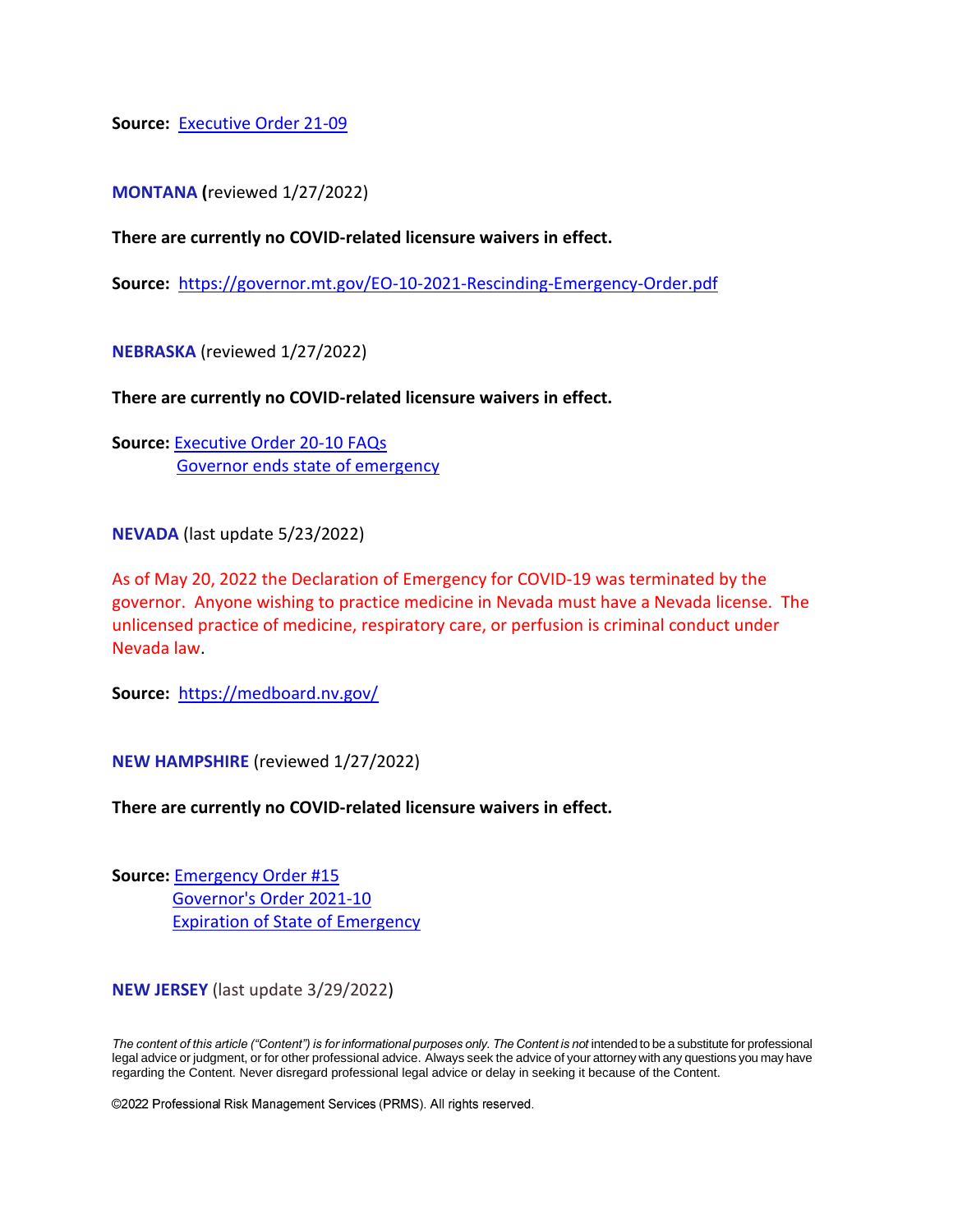**General and Telemedicine:** On January 11, 2022, the governor reinstated New Jersey's public health emergency and extended administrative waivers establishing the temporary emergency licensing (TERL) program. As a result, all TERLs issued to healthcare professionals in Group 2 professions (which includes physicians) will continue in full force and effect until July 1, 2022. Additionally, the TERL program will continue to accept new applications for TERL licenses from qualified Group 2 healthcare practitioners until that time.

**Source:** [Notice re: Temporary Emergency Reciprocity Licenses](https://www.njconsumeraffairs.gov/Pages/Temporary-Emergency-License-for-Out-of-State-Practitioners.aspx)

**NEW MEXICO** (reviewed 1/27/2022)

**There are currently no COVID-related licensure waivers in effect.**

**Source:** [Executive Order 2021-030](https://www.governor.state.nm.us/wp-content/uploads/2021/06/Executive-Order-2021-030.pdf) [NM Emergency License FAQs](https://www.nmmb.state.nm.us/docs/license_apps/emergency_md/FACT%20SHEET%20and%20FAQs%20for%20FED%20EMERGENCY%20LICENSE%204.2020%20(1).pdf)

**NEW YORK** (last update 5/13/2022)

Due to anticipated staffing shortages as a result of vaccine mandates, New York has temporarily re-instated its waivers to allow physicians licensed and in current good standing in any state in the United States to practice medicine in New York State without civil or criminal penalty related to lack of licensure. **This waiver is to remain in effect until May 30, 2022.**

**Source:** [Executive Order 4](https://www.governor.ny.gov/news/no-4-declaring-statewide-disaster-emergency-due-healthcare-staffing-shortages-state-new-york) [Executive Order 4.8](https://www.governor.ny.gov/executive-order/no-48-continuing-declaration-statewide-disaster-emergency-due-healthcare-staffing)

**NORTH CAROLINA** (last update 5/13/2022)

**North Carolina is unclear. Per the Board of Medicine, all limited emergency licenses issued in relation to the COVID-19 pandemic were to have expired on April 18, 2022; however, Governor's Order 256 seems to suggest they may remain in effect. Please contact the board directly for clarification.**

*The content of this article ("Content") is for informational purposes only. The Content is not intended to be a substitute for professional legal advice or judgment, or for other professional advice. Always seek the advice of your attorney with any questions you may have regarding the Content. Never disregard professional legal advice or delay in seeking it because of the Content.*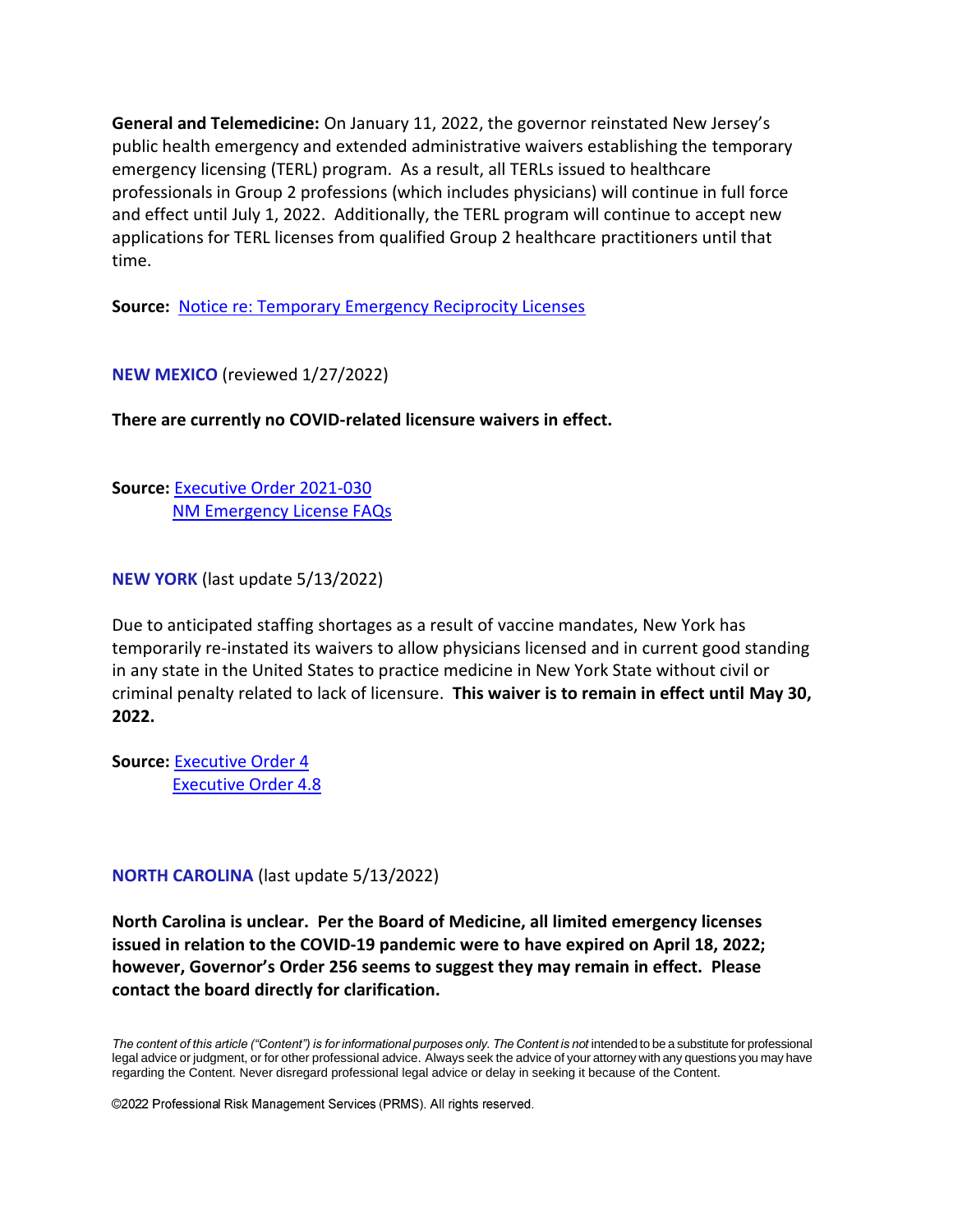**Source:** [NC Medical Board Licensure FAQs](https://www.ncmedboard.org/resources-information/faqs/covid-19-licensure-faqs) [Emergency Disaster Licensure FAQs](https://www.ncmedboard.org/resources-information/faqs/emergency-disaster-licensure) [Governor's Order 225](https://governor.nc.gov/media/2691/open) [Executive Order 236](https://governor.nc.gov/media/2806/open) [Executive Order 245](https://governor.nc.gov/media/2906/open) [Temporary Licensure Dissolution Order 3-18-2022](https://www.ncmedboard.org/images/uploads/other_pdfs/Combined_Dissolution_Order_LEL_and_Fellowship_LEL_Orders_03.18.2022.pdf) [Governor's Order 256](https://governor.nc.gov/media/3160/open)

**NORTH DAKOTA** (reviewed 1/27/2022)

### **There are currently no COVID-related licensure waivers in effect.**

**Source:** [Executive Order 2021-09](https://www.governor.nd.gov/sites/www/files/documents/executive-orders/Executive%20Order%202021-09%20rescind%20COVID-19%20dec.pdf)

**OHIO** (reviewed 1/27/2022)

**There are currently no COVID-related licensure waivers in effect.**

**Source:** [Executive Order 2021 O8D](https://governor.ohio.gov/wps/portal/gov/governor/media/executive-orders/executive-order-2021-08d) [Telemedicine FAQs](https://med.ohio.gov/Portals/0/Telemedicine%20FAQs%20approved%20by%20Bd%20on%208-11-21.pdf)

**OKLAHOMA** (reviewed 5/23/2022)

Effective 8/25/2021 emergency rules were issued allowing for temporary critical need licenses to combat the surge in COVID cases. **This does not appear to allow for the use of telemedicine by out-of-state physicians.** Please contact the medical board for confirmation.

**Source:** [Oklahoma Medical Board Temporary Emergency Rules](https://www.okmedicalboard.org/download/2192/Emergency_Rules_Language_COVID_Licensure_Flexibility_Effective_08.25.2021.pdf)

**OREGON** (reviewed 1/28/2022)

**There are currently no COVID-related licensure waivers in effect.**

**Source:** [Executive Order 21-15](https://www.oregon.gov/gov/Documents/executive_orders/eo_21-15.pdf)

*The content of this article ("Content") is for informational purposes only. The Content is not intended to be a substitute for professional legal advice or judgment, or for other professional advice. Always seek the advice of your attorney with any questions you may have regarding the Content. Never disregard professional legal advice or delay in seeking it because of the Content.*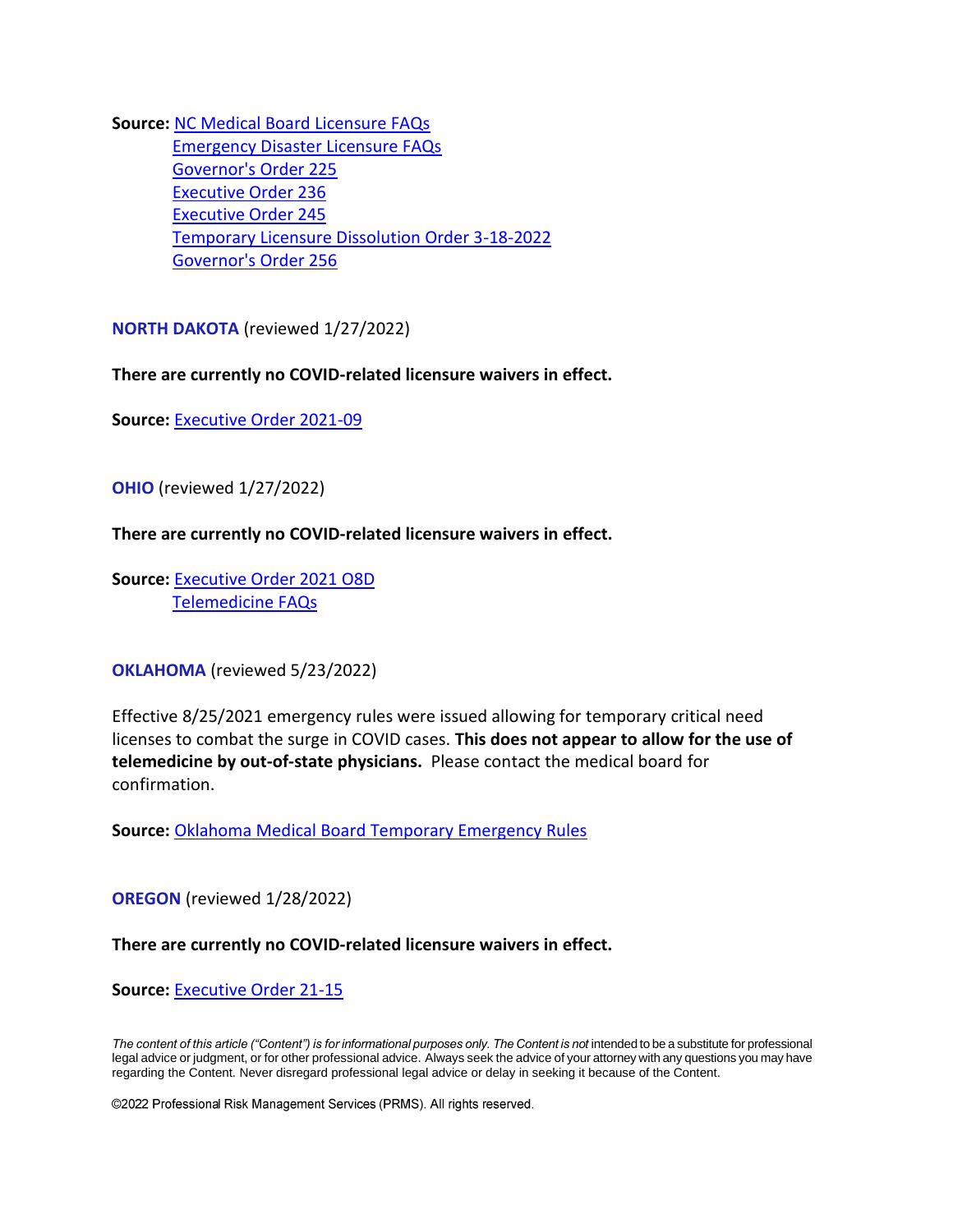### **PENNSYLVANIA** (last update 3/31/2022)

#### **All temporary emergency licenses will expire on June 30, 2022.**

**Source:** [Governor's Order](https://www.governor.pa.gov/wp-content/uploads/2020/05/20200506-GOV-health-care-professionals-protection-order-COVID-19.pdf) [Telemedicine Summary](https://www.dos.pa.gov/Documents/2020-03-18-Telemedicine-Summary.pdf) [PA Medical Society](https://www.pamedsoc.org/home/news-resources/pamed-news/articles/pa-legislature-extends-regulatory-waivers-for-additional-6-months)

**RHODE ISLAND** (last update 5/13/2022)

There are no formal COVID-related licensure waivers in effect for physicians. However, the Board of Medicine has noted that many residents typically cross boarders to seek healthcare and to that end has made the following statement: "the Board wishes to make clear that it encourages all physicians to use telemedicine to deliver care to their patients and that the Board will not take action against physicians not licensed to practice in Rhode Island who, during the state of emergency, use telemedicine to deliver care to their established Rhode Island patients**. The state of emergency is currently set to expire on June 8, 2022.**

**Source:** [Rhode Island Department of Health Guidance](https://health.ri.gov/publications/policies/RIDOH-Policies-Telemedicine.BMLD.3.20.20.pdf) [Executive Order 22-26](https://governor.ri.gov/executive-orders/executive-order-22-26)

#### **SOUTH CAROLINA** (reviewed 1/27/2022)

#### **There are currently no COVID-related licensure waivers in effect.**

**Source:** [Executive Order 2021-20](https://governor.sc.gov/sites/default/files/Documents/Executive-Orders/2021-04-22%20FILED%20Executive%20Order%20No.%202021-20%20-%20State%20of%20Emergency.pdf) [APNews.com](https://apnews.com/article/sc-state-wire-south-carolina-coronavirus-pandemic-health-c2f7cf290bc4e268bc853078e5b8aa1d)

**SOUTH DAKOTA** (reviewed 1/27/2022)

**There are currently no COVID-related licensure waivers in effect.**

# **Source:** [https://dss.sd.gov/docs/COVID19/COVID19\\_FAQ\\_Providers.pdf](https://dss.sd.gov/docs/COVID19/COVID19_FAQ_Providers.pdf) [Executive Order 2020-34](https://covid.sd.gov/docs/2020-34.pdf)

*The content of this article ("Content") is for informational purposes only. The Content is not intended to be a substitute for professional legal advice or judgment, or for other professional advice. Always seek the advice of your attorney with any questions you may have regarding the Content. Never disregard professional legal advice or delay in seeking it because of the Content.*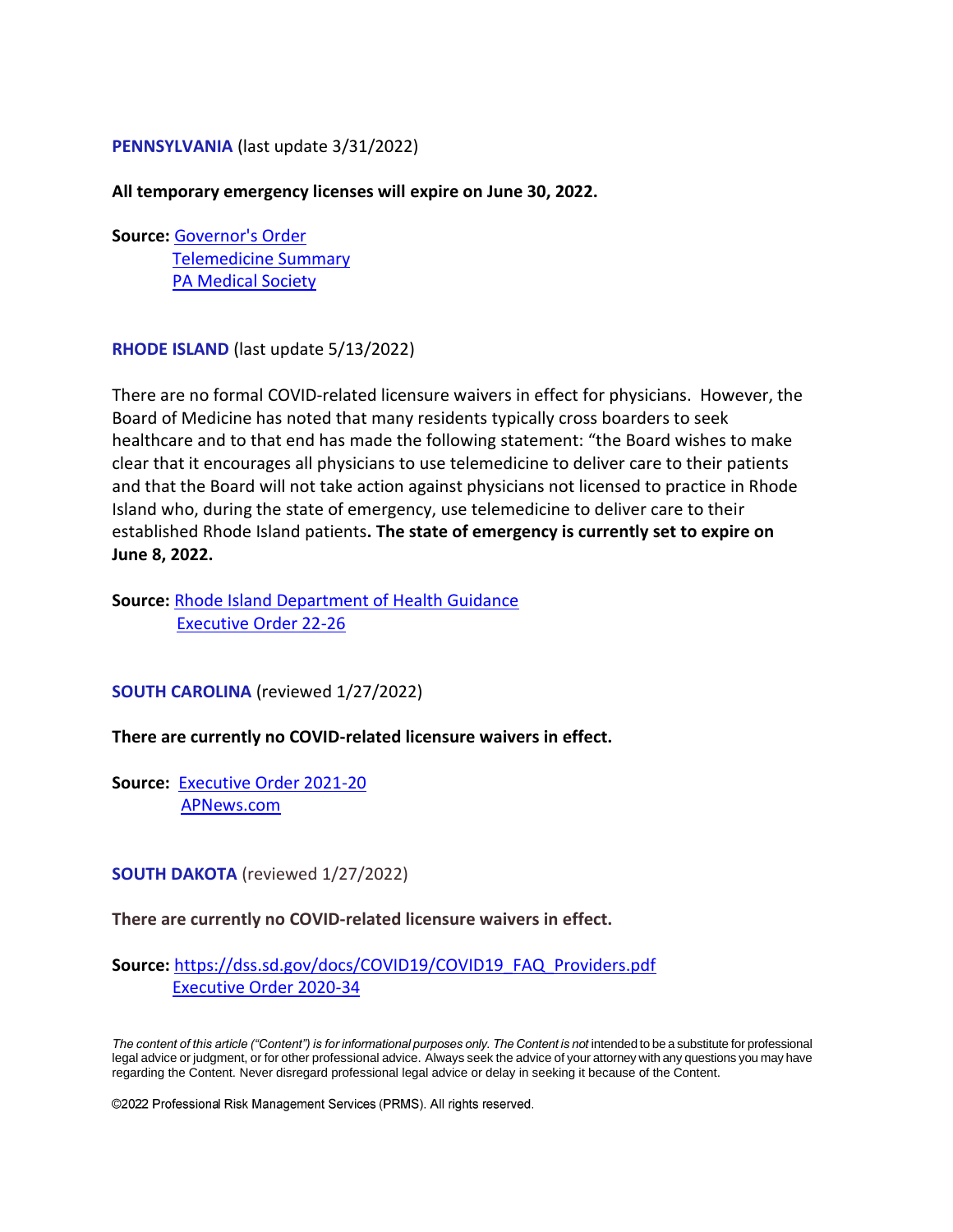**TENNESSEE** (reviewed 1/27/2022)

**There are currently no COVID-related licensure waivers in effect.**

**TEXAS** (last update 5/23/2022)

Out-of-state physicians are permitted to obtain a Texas limited emergency license. Physicians must hold a full, unlimited and unrestricted license to practice in another U.S. state, territory, or district provided a Texas sponsoring physician must complete a limited emergency license application and the board must verify the physician's licensure. Emergency permits will remain in effect or 30 days after the termination of the disaster declaration. **The Texas state of emergency is currently set to expire on June 21, 2022.**

**Source:** [Texas Medical Board \(state.tx.us\)](https://www.tmb.state.tx.us/page/licensing) <https://gov.texas.gov/news/category/proclamation>

**UTAH** (reviewed 1/28/2022)

**There are currently no COVID-related licensure waivers in effect.**

**VERMONT** (last update 5/13/2022)

Beginning April 1, 2022, you must be registered with the Board of Medical Practice to practice telehealth with a Vermont patient if you do not hold a Vermont license.

**Source:** [Vermont Board of Medicine](https://www.healthvermont.gov/systems/medical-practice-board) [Instructions for Temporary Telehealth Registration](https://www.healthvermont.gov/sites/default/files/documents/pdf/BMP-Licensing-TelehealthInstructions-03252022.pdf)

**VIRGINIA** (reviewed 5/13/2022)

**There are currently no COVID-related licensure waivers in effect.**

**WASHINGTON** (reviewed 1/28/2022)

*The content of this article ("Content") is for informational purposes only. The Content is not intended to be a substitute for professional legal advice or judgment, or for other professional advice. Always seek the advice of your attorney with any questions you may have regarding the Content. Never disregard professional legal advice or delay in seeking it because of the Content.*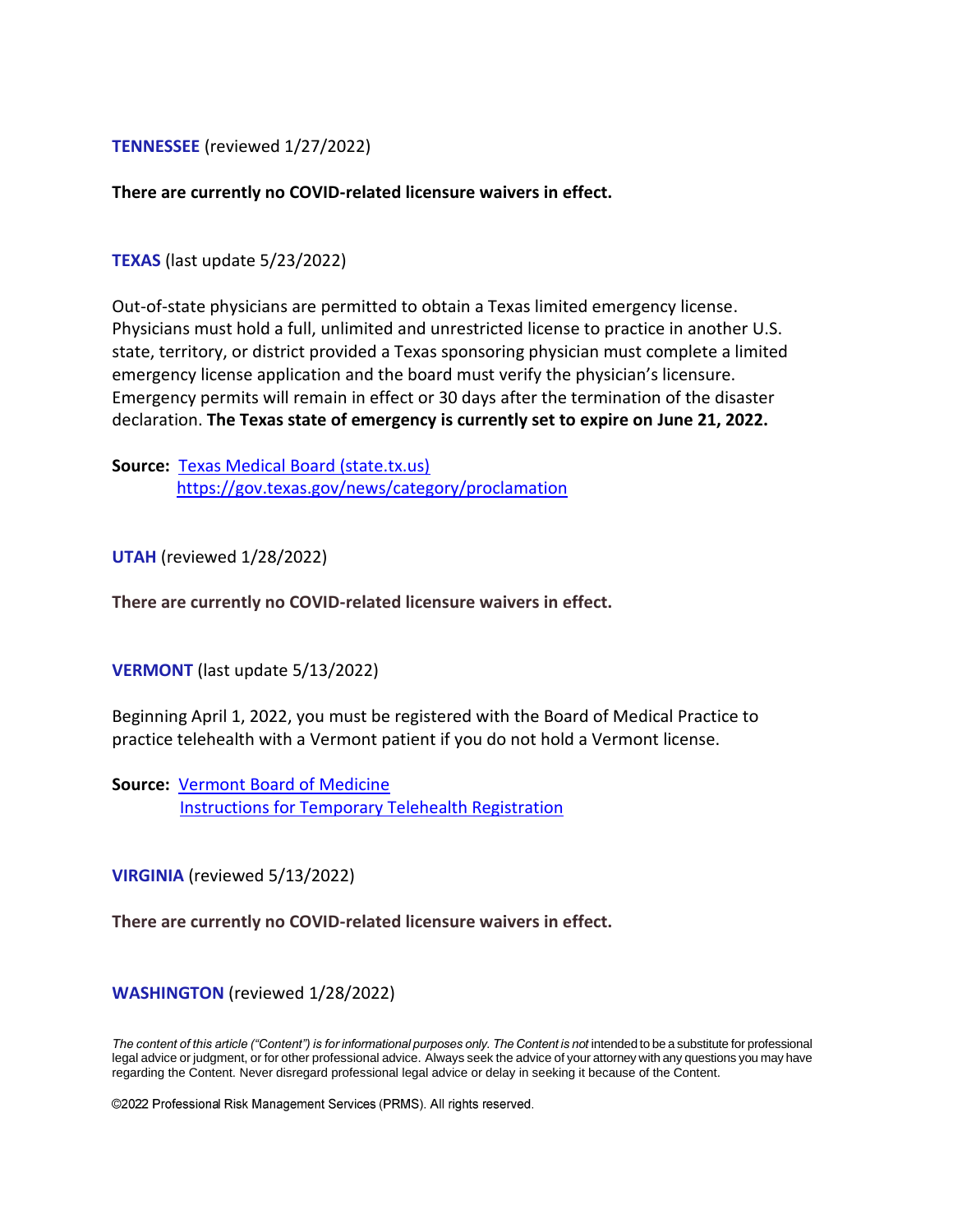**General:** Out-of-state practitioners may become volunteers by registering and completing an application.

**Source:** [Proclamation 20-05](https://www.governor.wa.gov/sites/default/files/proclamations/20-05%20Coronavirus%20%28final%29.pdf)

## **WEST VIRGINIA** (reviewed 4/1/2022)

**General and Telemedicine:** The West Virginia Board of Medicine has promulgated an emergency rule to create a registration process for eligible physicians and physician assistants to practice in West Virginia during the COVID-19 State of Emergency. To be eligible to practice pursuant to this rule, the physician or physician assistant must register with the Board. This rule creates an emergency registration process for the following providers who want to provide medical care in West Virginia under special provisions during the period of the declared emergency:

- 1. physicians who hold unrestricted licensure in another state;
- 2. physician assistants who hold unrestricted licensure in another state;
- 3. certain inactive or expired status West Virginia physicians; and
- 4. certain expired status West Virginia physician assistants.

Registrants may practice medicine in West Virginia consistent with their scope of practice and the standard of care, and may practice in person or via telemedicine technologies to West Virginia patients. Registered physician assistants must practice in collaboration with physicians pursuant to a Practice Agreement or Practice Notification.

# **Source:** [West Virginia Board of Medicine](https://wvbom.wv.gov/Outofstateandretired.asp) [Emergency Temporary Permit DO](https://www.wvbdosteo.org/licensing/do/apply/temp/contact.asp)

### **WISCONSIN** (reviewed 4/4/2022)

**Telemedicine:** Per recent legislation, "a health care provider may provide services within the scope of the credential that the health care provider holds and the department shall grant the health care provider a temporary credential to practice under this section if all of the following apply:

1. The health care provider applies to the department for a temporary credential under this section within 30 days of beginning to provide health care services for a health care employer. The health care provider shall include in the application an attestation of all of the following:

*The content of this article ("Content") is for informational purposes only. The Content is not intended to be a substitute for professional legal advice or judgment, or for other professional advice. Always seek the advice of your attorney with any questions you may have regarding the Content. Never disregard professional legal advice or delay in seeking it because of the Content.*

<sup>©2022</sup> Professional Risk Management Services (PRMS). All rights reserved.